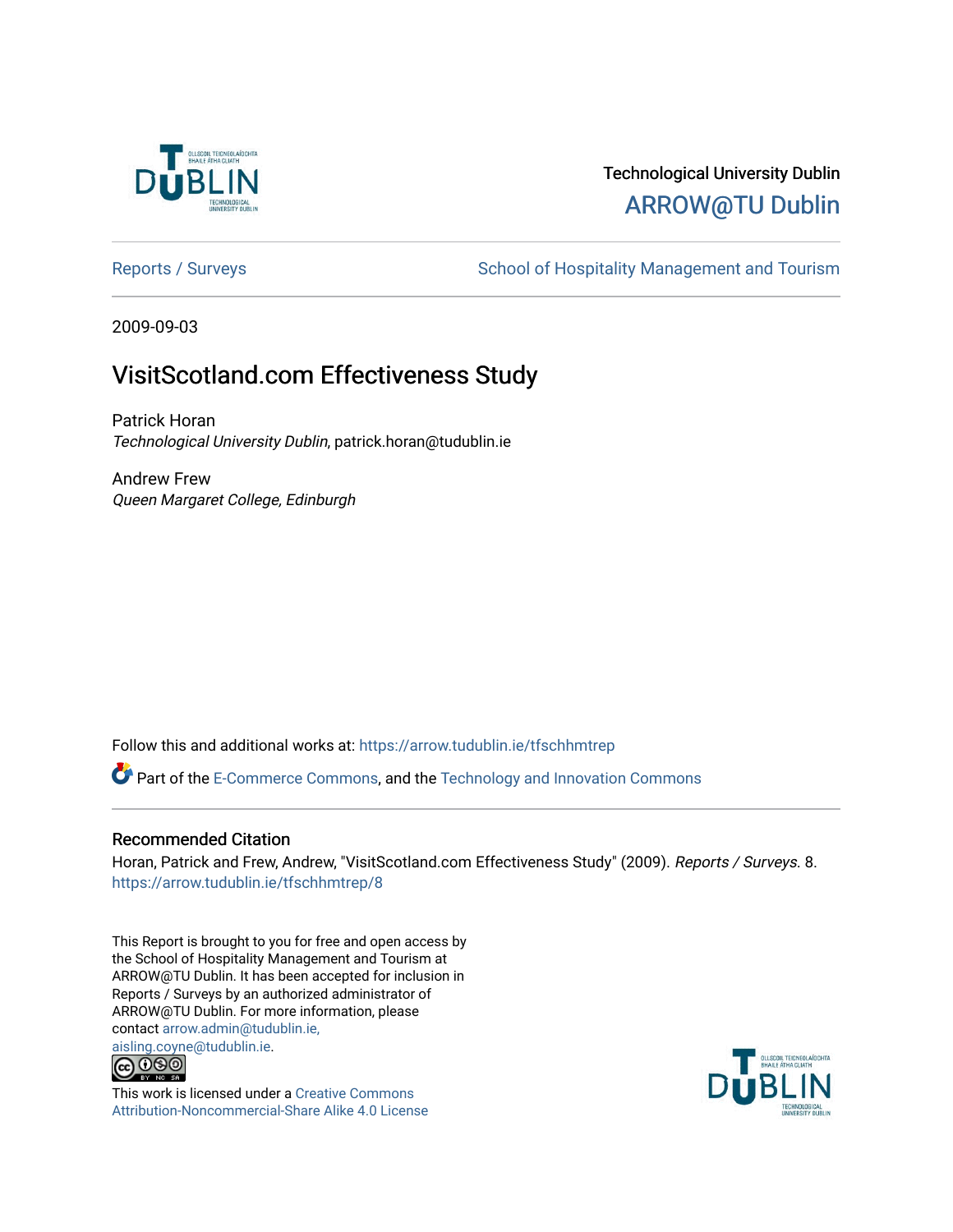

**Dublin Institute of Technology Queen Margaret University**

## **VisitScotland.com Effectiveness Study - September 2009**

**Report submitted to VisitScotland.com**

**By**

**Patrick Horan [\(patrick.horan@dit.ie\)](mailto:patrick.horan@dit.ie) Andrew J. Frew [\(afrew@qmu.ac.uk\)](mailto:afrew@qmu.ac.uk)**

**3 rd September 2009**

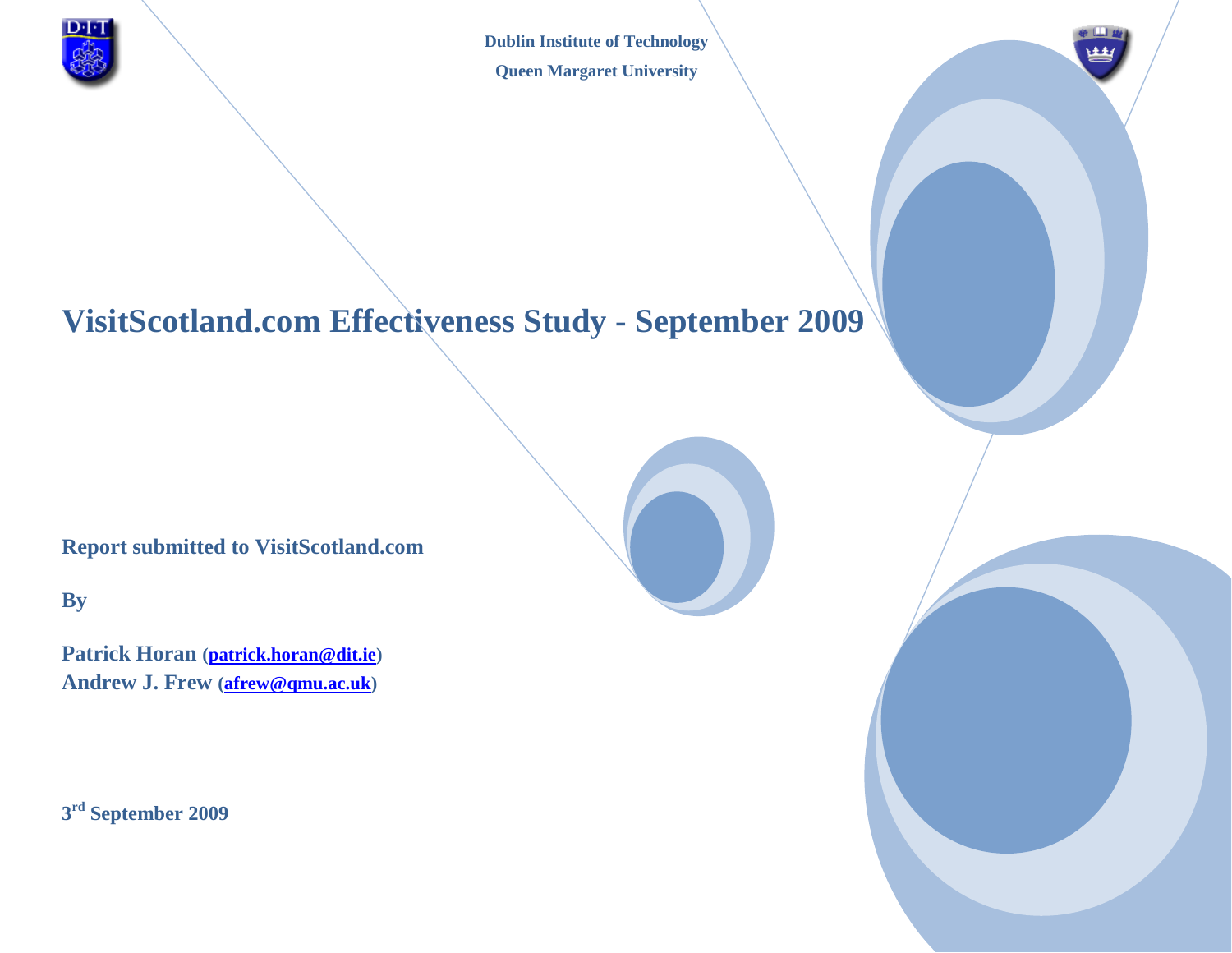### **Table of Contents**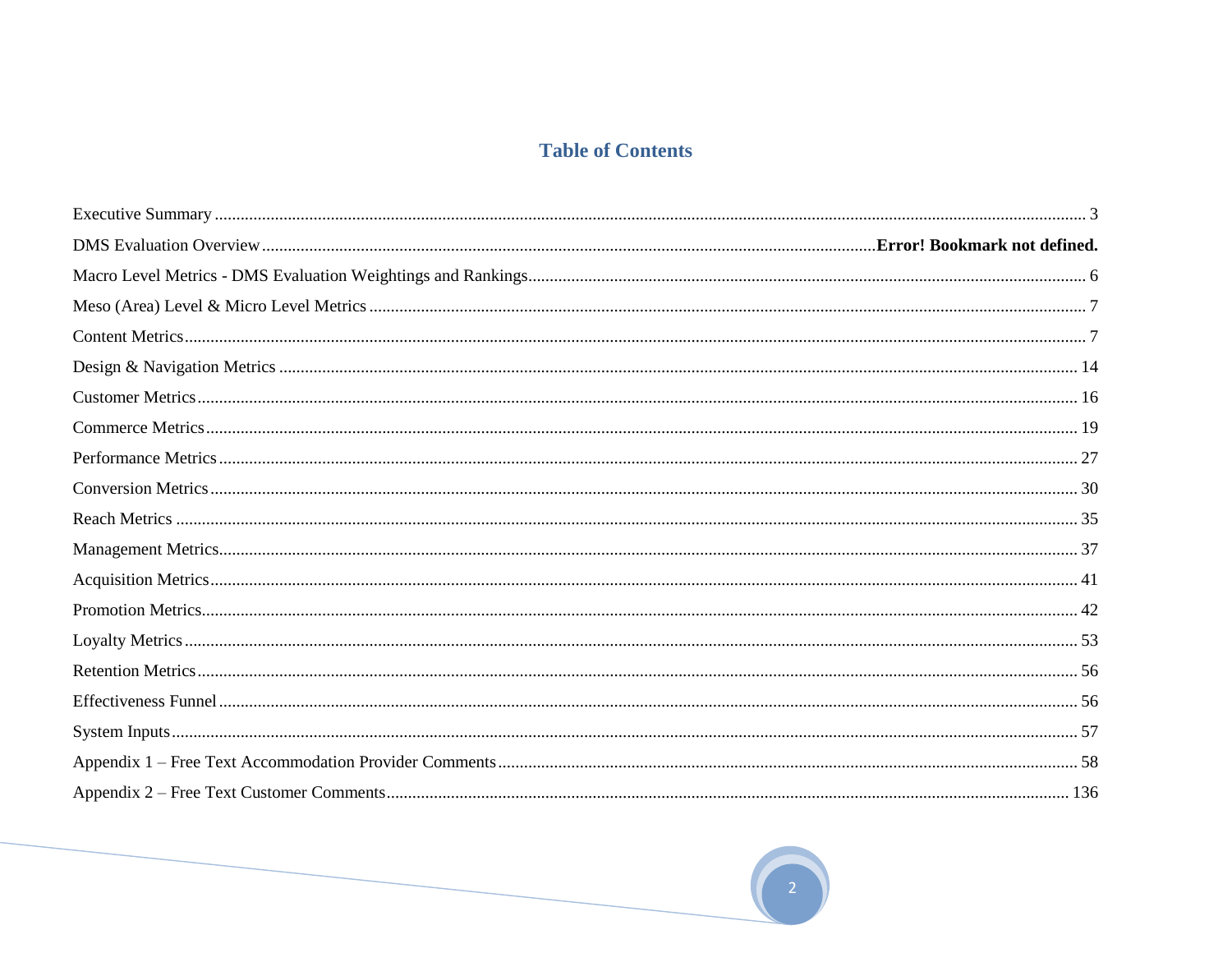#### **Executive Summary**

This report is a culmination of a comprehensive piece of research that studied the effectiveness of Visitscotland.com on a longitudinal basis over an eight month period from January 2009 up until August 2009. The purpose of the research is twofold. Firstly, the main purpose of the study was to evaluate how effectively VisitScotland.com serves its many stakeholders from a wide variety of perspectives. The second reason for conducting this research was to validate an expert system created specifically to evaluate the effectiveness of Destination Management Systems (DMS) from Macro, Meso, and Micro viewpoints.

This report is divided into two main sections. The first section contains Macro level measurements which outline, in general terms, how well Visitscotland.com is achieving it's goals. The second section details how effectively each area of the website is working (Meso Level) and, more importantly, provides actionable (Micro level) metrics which highlight what needs to be improved to increase the overall effectiveness of the DMS.

Prior to the commencement of this study a prior piece of research used a Delphi study to develop and evaluate a comprehensive set of criteria for measuring the effectiveness of a Destination Management Systems (DMS) based website and, consequently, incorporated these criteria into an expert system that was used to measure and improve the effectiveness of a DMS. The expert system that resulted is comprised of 12 critical dimensions of destination website effectiveness (Effectiveness Funnel - Page 53), broken down into 105 individual actionable criteria which were evaluated using a total of 412 separate objective metrics.

This study began by investigating the best possible methods of feeding these inputs and did so by examining every single metric in the evaluation framework and deciding on the most appropriate technique for collecting the data required to calculate it. At a very early stage it became blatantly obvious that examining a DMS based website from one particular perspective could not provide a comprehensive overview of the system and that a combination of perspectives and inputs were required. The sources used to calculate these metrics included data gathered from a customer side survey (146 responses), an accommodation provider survey (822 responses with a very high response rate of 33.8%), a DMS survey completed by the management of Visitscotland.com, an eMetric evaluation and one other perspective which includes a website evaluation and other elements. The breakdown of these inputs is illustrated in the system inputs section on page 54. None of these perspectives should be viewed in pure isolation as there are clear relationships within the critical thinking that form the basis for the use of each and every input.

The overall effectiveness of VisitScotland.com as a tool for the marketing and distributing of Scotland as a destination to its prospective customer is 61.2%. While some of the areas of the website are obviously working effectively, such as acquisition (99.7%) and website performance (82.8%), other areas need some serious attention. These areas can be substantially approved by focusing on the Meso and Micro level metrics featured throughout this report. Finally, this report is only intended for internal distribution within the VisitScotland organisation.